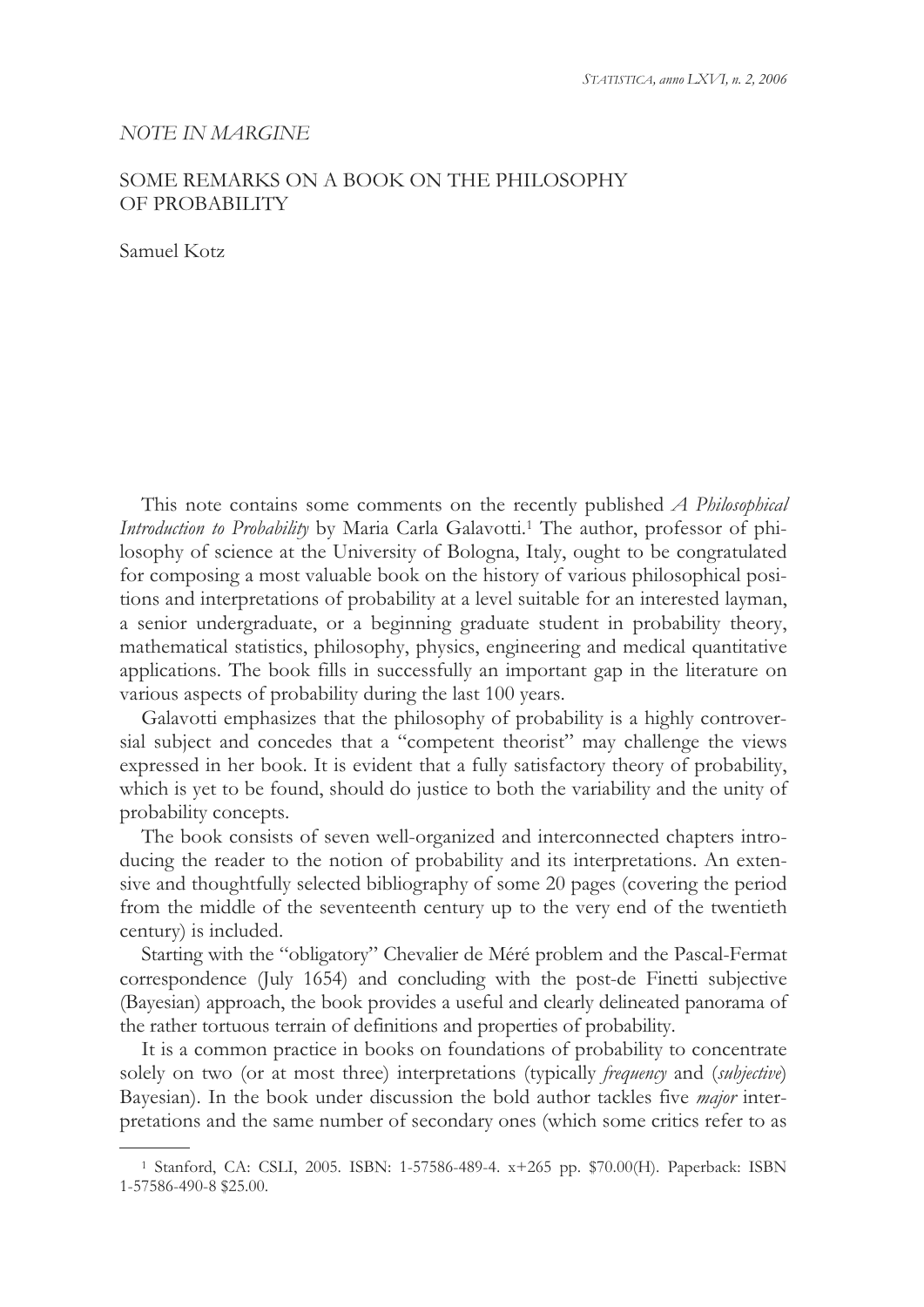"Balkanization of Probability"). She also focuses on "the peculiar traits and epistemological implications of the various interpretations of probability." Even the "common sense probability" and the "complex pattern of ordinary uses of probability" require substantial amounts of mental agility and are intrinsically connected with the concepts of human fallibility as well as with the elusive concept of rationality. Actually, according to the exalted Pierre Simon de Laplace, "the most important questions in life are usually those of probability."

Chapter 1 provides a well-organized and lucid description of the history of probability, and is successful in sketching various forerunners of the "modern probability" such as G. W. Leibniz (1646-1716), J. Bernoulli (1634-1705) and other members of the Bernoulli family, Thomas Bayes (1701-1761), Condorcet (1743-1794), and a more contemporary A. Quetelet (1796-1874). Finally the fathers of statistics: F. Galton, K. Pearson, R. A. Fisher, F. Y. Edgeworth and (very briefly) the nineteenth- and twentieth-century physicists (including Maxwell, Heisenberg, and Bohr). The last section, which deals with "Probability and Induction", includes succinct surveys of F. Bacon's, D. Hume's, J. S. Mill's, and Herschel's contributions that the present author found to be illuminating.

A large number of footnotes in this chapter constitute a minor distraction from the continuous exposition. The author does not mention that scholars in the early eighteenth century, as a rule, rejected the notion of randomness (chance), emphasizing "necessity" instead (e.g. John Toland (1704), Anthony Collins (1715)).

A short Chapter 2 contains the standard material of the laws and fundamental properties of probability, including conditional probabilities, Bayes' rule and a brief elementary description of Kolmogorov's axioms. Possibly the material on pp. 42-46 could have been shortened - the avalanche of names may overwhelm an uninitiated reader.

Chapter 3 describes "The Classical Interpretation" of probability and discusses P. S. de Laplace's groundbreaking contribution and his two famous essays: *Théorie analytique des probabilités* (1812) and *Essai philosophique sur les probabilités* (1814). The cornerstones of Laplace's theory are that causality is the overall rule governing the universe. This leads him to the embrace of empiricism, determinism, the principle of insufficient reason, equiprobability assumptions, the rule of succession, and the emphasis that probability is useful in *all* fields of knowledge. All this is presented in an attractive, fluent manner and the problems and objections to Laplace's position (the invalidating Bertrand's paradox) are also delineated. The author refers to Stigler's, Gillies', and P. Suppes' published remarks and comments. Possibly S. Zabell's several contributions could have been mentioned.

The objection to the classical definition is that it can be used only in very simple and comparatively unimportant cases like games of chance. This objection was originally made by G. W. Leibniz in 1704 against J. Bernoulli's views and was stressed by von Mises. (Proponents of this definition claim that it is not the fault of the definition but rather our ignorance of the innermost mechanism that, *apart from chance*, contributes to the materialization or non-materialization of *contingent* events.) Classical probability is described in a scholarly and vivid manner in the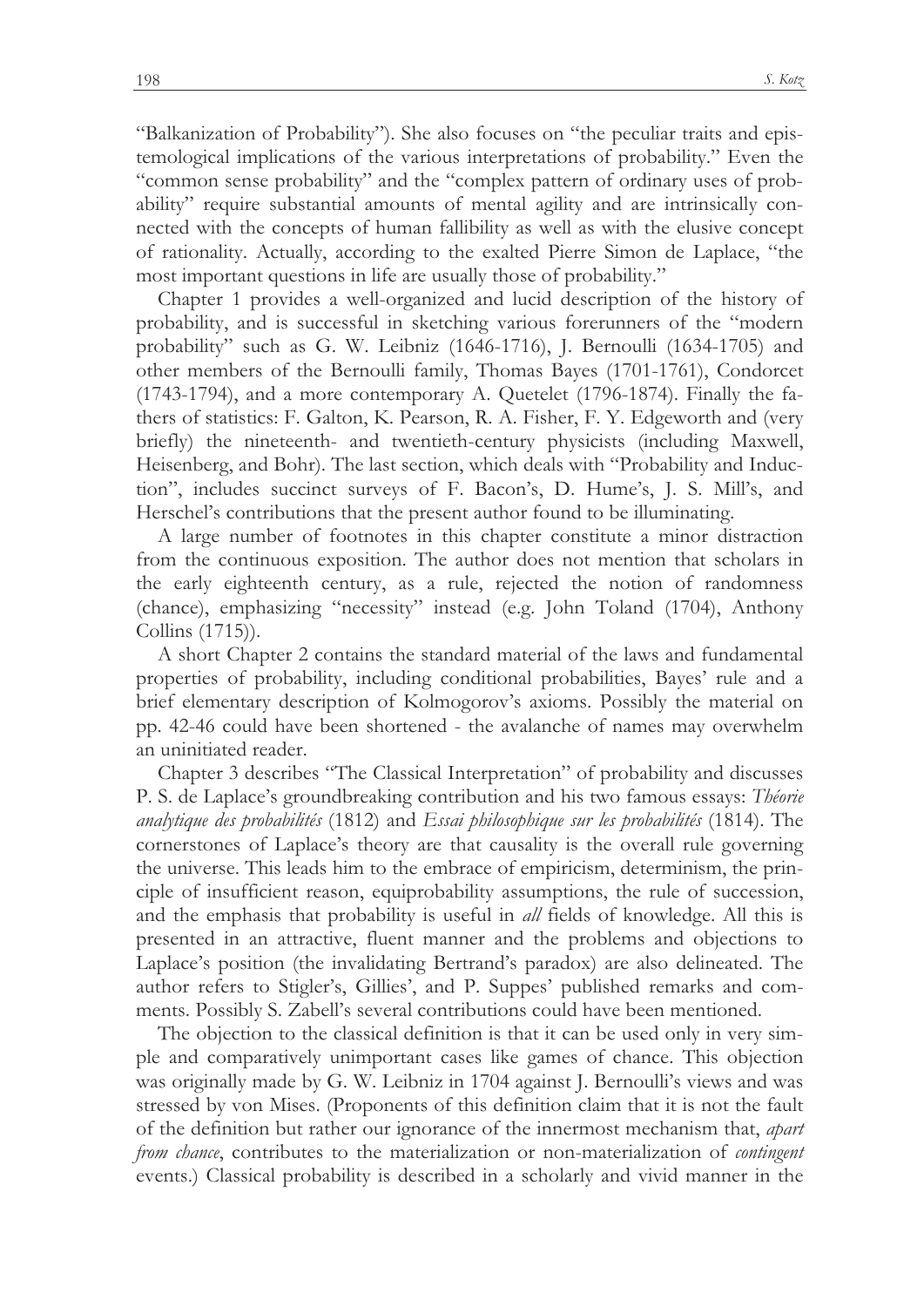book by Lorraine Daston (1988), to which the reader is referred for a more comprehensive discussion.

Chapter 4 embarks on the frequency interpretation of probability and describes the two essays on probability (1849 and 1856) of an early exponent of frequency interpretation - R. L. Ellis (1817-1859), a fellow of Trinity College. Unfortunately, biographical details on Ellis are not provided; but an interested reader is referred to a biographical memoir by H. Goodwin.

Ellis' fundamental principle is: "On a long run of similar trials every possible event tends ultimately to recur in a definite ratio of frequency." He concludes his 1849 essay with the observation: "The principle on which the whole depends is the necessity of recognizing the tendency of a series of trials towards regularity as the basis of the theory of probabilities."

R. L. Ellis remains today a somewhat obscure researcher, despite Boole's (1854) comments: "There is no living mathematician for whose intellectual character I entertain a more sincere respect than I do for that of Mr. Ellis." Also W. Salmon (1981) observes: "Ellis took us to the very threshold of a frequency theory of probability, but it was J. Venn who opened the door and led us in."

Next Galavotti provides a more detailed discussion of John Venn's (1834-1923) contributions. Venn - an outstanding logician in Cambridge - is the author of the first book devoted to the frequency interpretation of probability, *The Logic of Chance*, which went through three editions (1866), (1876), and (1888). The fourth edition (unaltered reprint of the third edition of 1888) was published by Chelsea in 1962. An analysis of the basic points delineated in *The Logic of Chance* is also provided.

According to Venn, probability belongs to "*material* logic" aimed at taking "cognizance of the laws of things" (rather than "conceptual(ist) logic", which deals with "the laws of our minds in thinking about things"). It is ultimately based on empirical knowledge and here our reference is exclusively to facts. By counting the number of repetitions in a series of things or events we obtain proportions (frequencies) that generate order out of disorder. "As we keep on taking more terms of the series we shall find ... that its fluctuations will grow less. The proportion in fact will gradually approach towards some fixed numerical value ... termed its limit." This quote describes Venn's formulation of the frequency theory of probability as the limiting value of frequency in infinite series of events. Venn then specifies the rules of probabilistic inference: the additive rule for mutually exclusive and non-exclusive events and the multiplication rule.

Venn strongly criticizes Laplace's *rule of succession*. His ire was directed against the English mathematician and logician Augustus De Morgan, whose textbook on logic, *Formal Logic* (1847), breaks with tradition by presenting probability as a branch of formal logic. He also opposes the view that probability is a measure of belief. Finally (in the Hulsean Lectures of 1869) he analyzes the religious versus scientific belief, claiming: "Reasons to act and reasons to belief should be kept separate." (See *On Some of the Characteristics of Belief Scientific and Religious* (1870)).

Galavotti then proceeds to a survey of R. von Mises' (1883-1953) classical and influential philosophical book *Probability, Statistics and Truth*, whose original German version was published in 1928 and whose English edition appeared in 1939.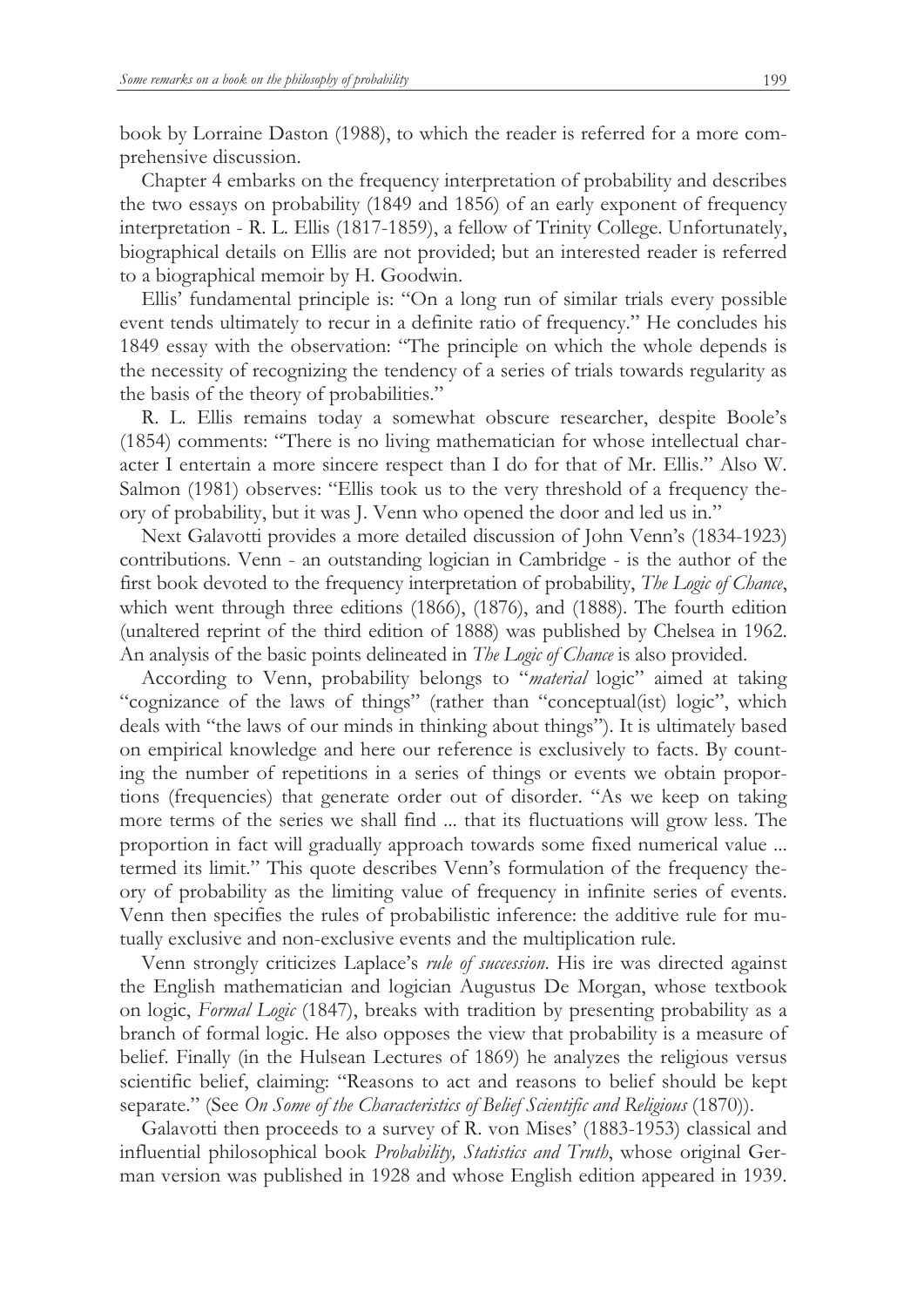(Some of his more technical contributions and lectures were posthumously republished in 1964.)

R. von Mises, a talented and versatile applied mathematician, with important contributions to meteorology, is the main representative of frequentist probability of the logical empirical school. His "fundamental system" provides the central point of his work in probability. (In fact, the debates around his fundamental system seem to overshadow his other works in probability.) The main requirement for randomness is postulated for infinite sequences of labels, thereafter called *collectives*. 2 Von Mises task was: "through abstraction and idealization to represent the connections and dependencies of well determined observable phenomena." [J. von Kries (1886), Bohlman (1901), Broggi (1907) and Borel (1909) seem to be his predecessors.]

In her book Galavotti presents a quote from the earlier part of the PST volume that gives a meaningful and clear expression of von Mises' definition of probability: "A collective is a mass phenomenon or a repetitive event, or, simply, a long sequence of observations for which there are sufficient reasons to believe that the relative frequency of the observed attribute would tend to a fixed limit. ... This limit will be called the probability of the attribute considered within the given collective" (von Mises 1928). Also, von Mises proposes a rigorous definition of randomness using the notion of *place selection* and defines randomness as insensitivity to *all* place selections (also calling it "the principle of impossibility of a gambling system"). An objection to von Mises' definition was elaborated by Reichenbach (to be mentioned below) who considered the definition to be overly restrictive.

Von Mises pushes the positivistic view of probability to an extreme - embracing indeterminism and denying the principle of causality. Von Mises' hope and strong belief expressed in the last passage of the *PST* volume is that: "Starting from a logically clear concept of probability based on experience ... we can discover truth in wide domains of human interest" (p. 220). Russian probabilists, including Kolmogorov and Khinchin, have paid special attention to von Mises' contributions: his book was translated into Russian in 1930 - some nine years before the first English version.

Next Galavotti devotes (in Section 4.4) ten pages to an analysis and detailed comments on H. Reichenbach's (1891-1951) probabilistic epistemology. We shall dwell here on these achievements, although he can be viewed as an isolated figure. Reichenbach completed his doctoral dissertation on the applicability of mathematical probability to the physical world in Berlin in 1916, at the age of 25. In 1926 (due to Einstein's influence) he became professor of Philosophy of Physics in Berlin where he remained till 1933. Having been dismissed from Berlin University, he emigrated to Turkey to become the head of the Philosophy Department at Istanbul University. During his stay in Turkey, he published (in Germany) the *Theory of Probability* (1935). In 1938, he moved to the United States, be-

 $\overline{a}$ 

<sup>2</sup> This theory of random events is nowadays viewed by some as a "crank semimathematical theory" serving as a warning of the state of probability before the "measure-theoretic revolution" of A. N. Kolmogorov.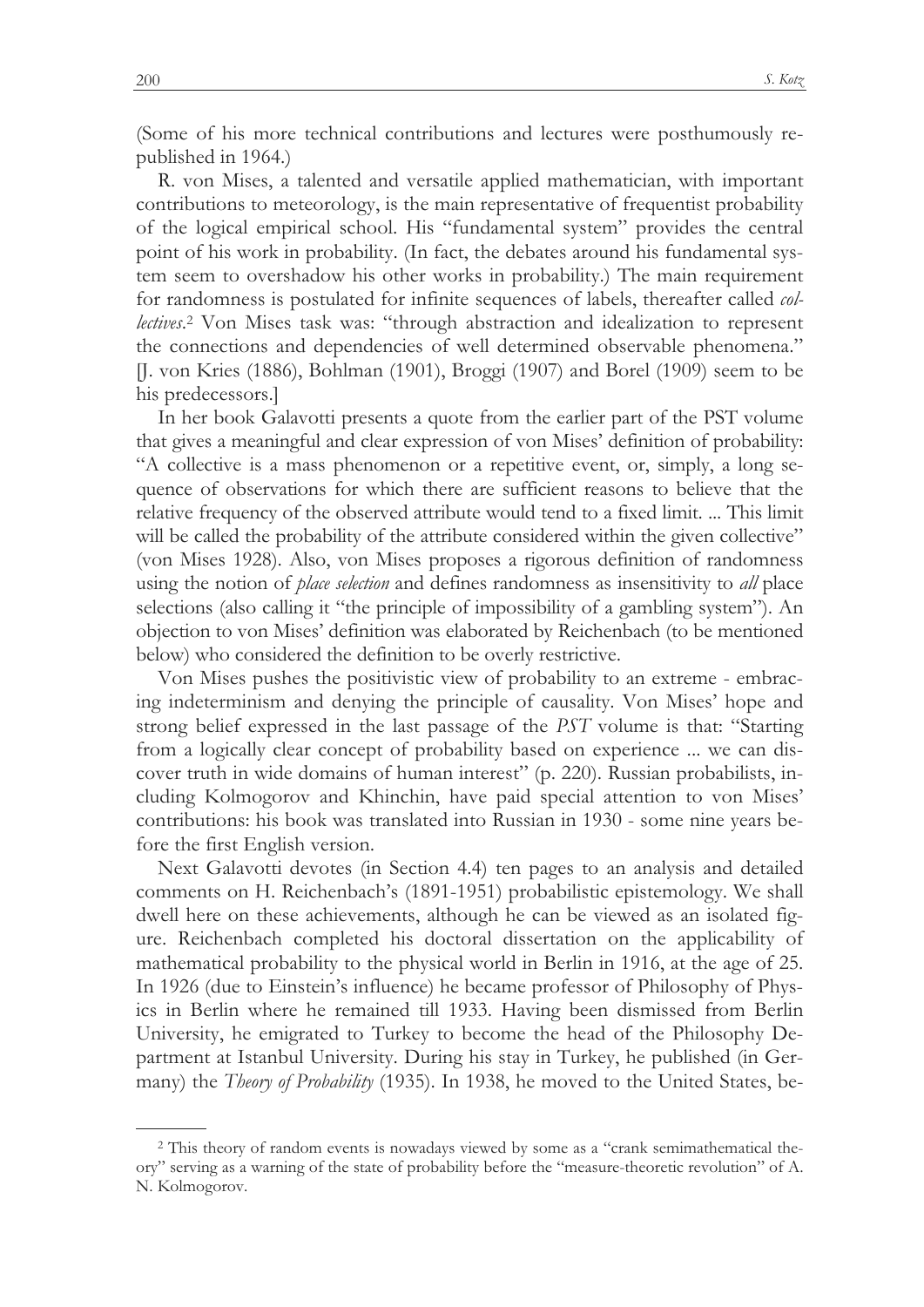coming professor at UCLA, where he remained till his death in 1953. Both von Mises and Reichenbach were in Istanbul in the thirties of the twentieth century but apparently did not collaborate.

In 1938 he returned to the issue of probability with a full-scale attack on logical positivism. Reichenbach embraced a frequency theory of probability and the empiricist view but resented being categorized as "confirmer" of von Mises. He wrote to B. Russell (1949): "My mathematical theory is more comprehensive than Mises' theory and not restricted to random sequences." Unlike von Mises he allows for *single case* probabilities and develops a theory of induction.

He introduces the concept of psychological randomness and points out that random sequences represent merely a special type of probability sequences (tractable by means of statistical methodology).

He stresses the *inductive inference* stated by means of the *rule of induction*, asserting that an inductive step is required to define probability as a limiting frequency. For Reichenbach any probability attribution is "a *posit*, a statement with which we deal as true although the truth value is unknown." The importance of posits is that they "represent the bridge between probability of a sequence and the compulsion to make a decision in a single case." He distinguishes between posits made in a situation of primitive or advanced knowledge. Scientific hypotheses are confirmed within the framework of advanced knowledge and are relying on the Bayesian method. This makes Reichenbach an "objective Bayesian", to use the modern terminology.

Reichenbach attaches a probabilistic meaning to the notion of causality. He defines causal relevance on the basis of statistical relevance (with a restriction, since causal relations are asymmetrical). He claims that the causal structure of the universe can be comprehended with the help of the concept of *probable determination* alone. He has some difficulties with the notion of probabilities of hypotheses. Indeed, how can probabilities of hypotheses be constructed in terms of relative frequencies? Bayes' theorem seems to be able to handle this problem, but Reichenbach does not provide a clear explanation. Reichenbach's writings span many subjects; but he is best known for his work in induction and probability and the philosophy of space and time. His posthumously published work *The Direction of Time* (1956) is a pioneering work on the concept of probabilistic causality. Reichenbach's theory of probability is very insightful, but his frequentism did not attract the attention of statisticians and scientists. W. Salmon, however, was influenced by Reichenbach in developing his theory of scientific explanation.

Galavotti provides a scholarly and lucid summary of Reichenbach's contributions to the philosophy of probability (which are to some extent neglected in the literature). At present, an excellent biography of H. Reichenbach by K. Gemer (1977) is available in German.

The final section of Chapter 4 (Section 4.5) discusses E. Nagel's (1901-1985) *truth frequency theory*. Born in Slovakia, he received a Ph.D. from Columbia University in 1931 for a dissertation on the logic of measurement. He stayed at Columbia until his retirement in 1970, being a proponent of *contextual naturalism* (which involves distrust of reductionists' claims that are *not* outcomes of scientific inquir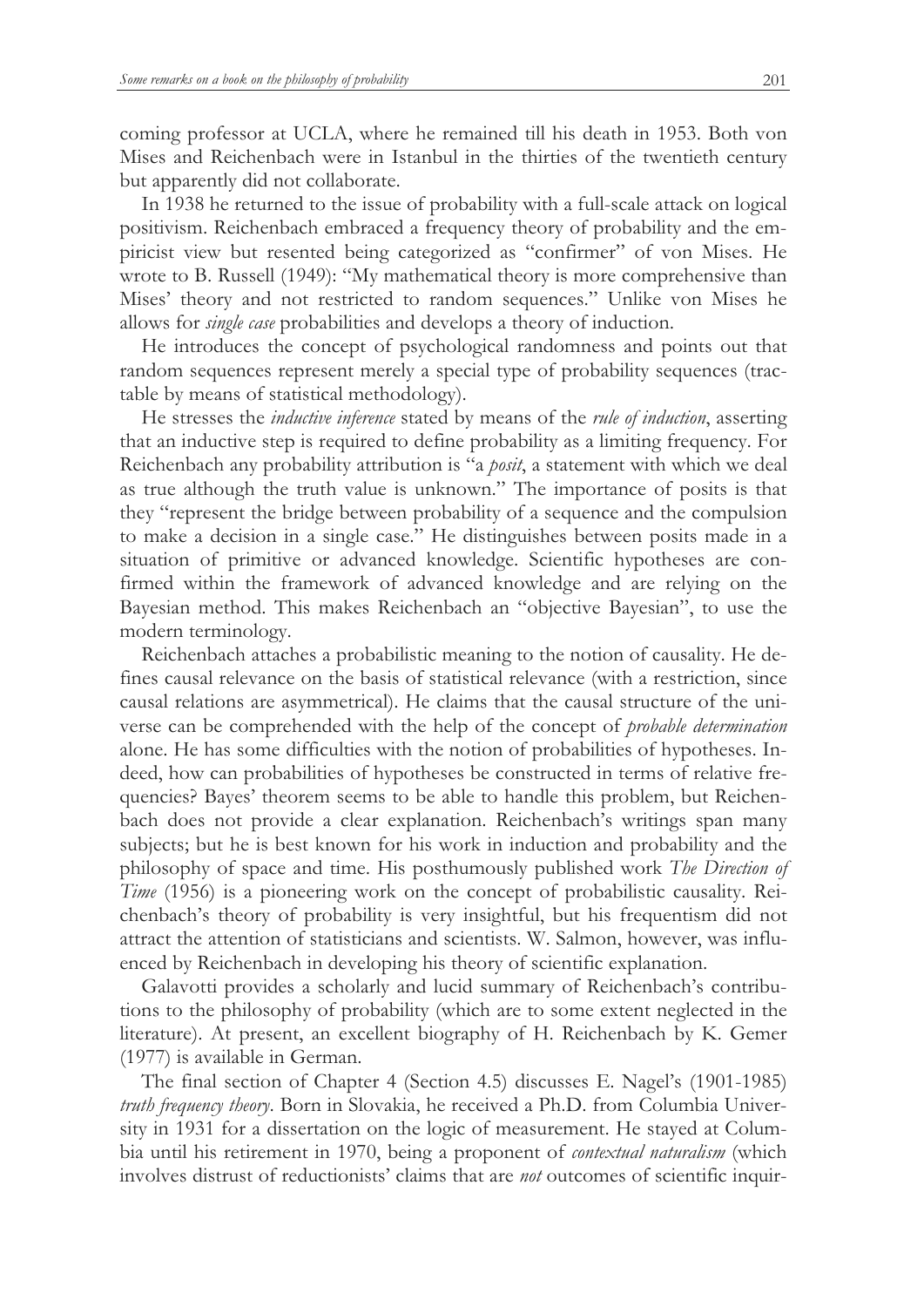ies). His most extensive contributions are focused on the "Logic of Science". In his classical monograph, *The Principles of the Theory of Probability* (1939), he tends to favour the limit of relative frequency interpretation of Venn and von Mises (but opposes Keynes', Carnap's, and Reichenbach's efforts to develop the notions of degree of confirmation and evidential support). Nagel's truth-frequency interpretation is defined with an explicit reference to the experimental context. Galavotti asserts that Nagel's theory "undeniably harbours some interesting and original traits" (p. 104).

Chapter 5 is devoted to the *propensity interpretation* of probability. The author starts with Charles Sanders Peirce (1839-1914), whom she rightfully considers to be "anticipating" the propensity theory. In his *Notes on the Doctrine of Chance* (1910), Peirce remarks: "[The statement ']The probability that ... a die ... will turn up a number divisible by three ... is one-third['] means that the die has a certain 'would be'; and to say that a die has a 'would be' is to say that it has a property, analogous to any habit that a man might have."

A limitation of Peirce's view is that he regards the dispositional property of probability pertaining to objects while propensity interpretation ascribes probability to the set of conditions surrounding occurrences and events. Peirce is the founder of pragmatism (*The Fixation of Belief* (1877)) and originator of the objective "idealism".

He was a son of Benjamin Peirce - a famous American mathematician of the 19th century. Charles' remarkable intellectual abilities were recognizable early. He lectured at Harvard between 1865 and 1869 and in 1879 at the Johns Hopkins University.

His professional life fell apart in the mid 1880s. Due to his "personal irregularities" and difficult personality, he was terminated both at Johns Hopkins and his permanent job at the Coast Survey. He retreated to rural Pennsylvania and lived there with his second wife till his death in 1914, occasionally venturing to Cambridge, Mass., to give a series of lectures sponsored by his friend William James.

Next, some 10 pages in Chapter 5 are devoted to a (careful and informative) explanation of K. R. Popper's propensity interpretation - which, unfortunately, cannot be discussed here, in view of lack of space. This is then followed by overviews of the contributions of his successors and collaborators: Giere, Mellor, Miller, Fetzer, and Donald Gillies (who is particularly scrutinized). P. Suppes' modern idea that the notion of propensity is a useful ingredient to describe chance phenomena (and is not necessarily connected with probability) is examined. (He is also briefly discussed in Chapter 7.) Galavotti also mentions A. Shimony's (a philosopher of physics) contributions related to physical probabilities, noting that the propensity interpretation represents physical probabilities *better* than the frequency one.

The last section (5.4) provides an overview of the notion of chance, detailing H. Poincaré's (1854-1912) views on chance and randomness, and also noting R. von Mises', M. G. Kendall's, and A. Kolmogorov's contributions. It is evident that Galavotti is fascinated with these concepts (as are many other serious probabilists and statisticians).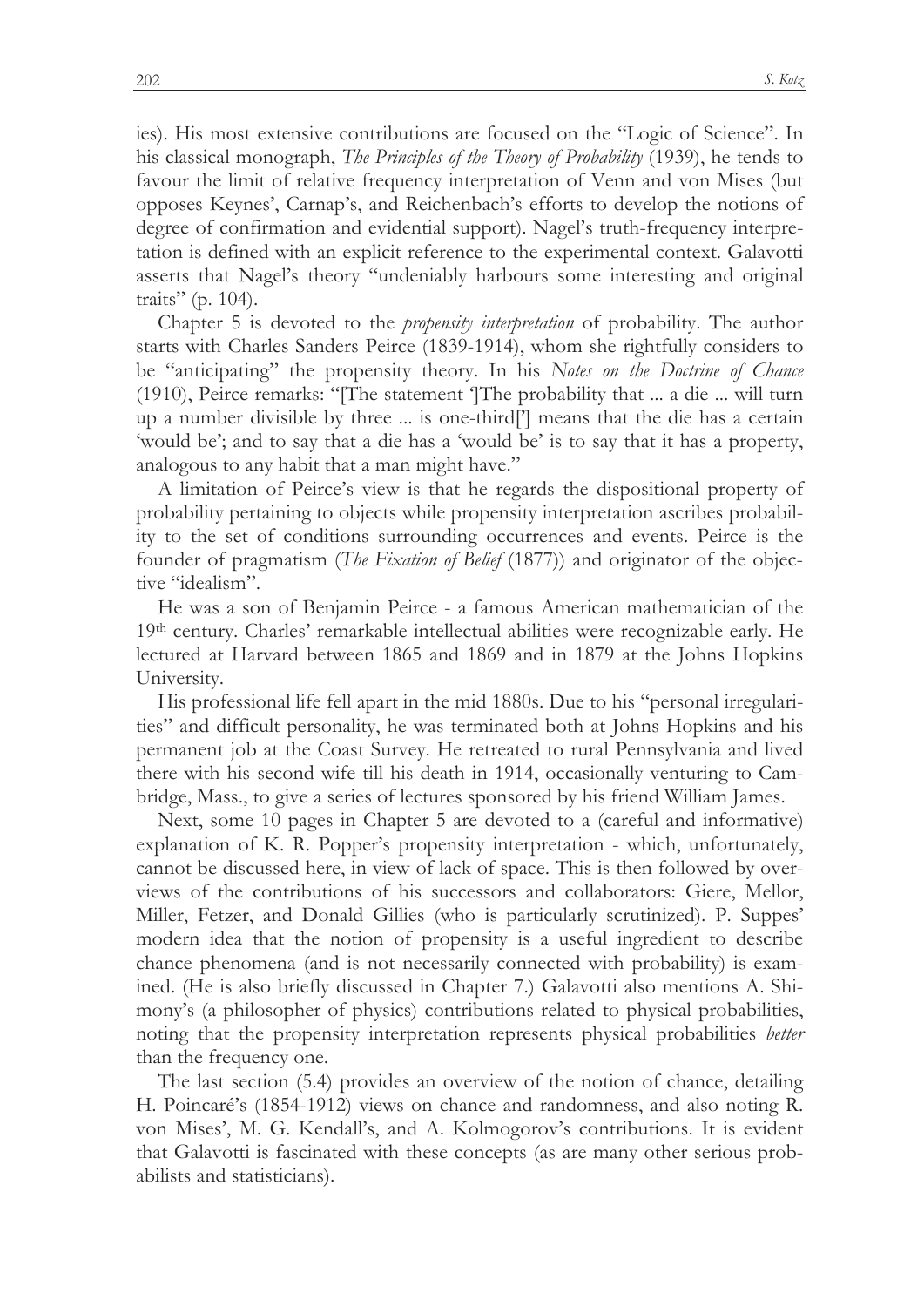These concepts have attracted contributions from numerous researchers. In his *Calcul des Probabilités* (1912), H. Poincaré defines random events from a deterministic position. To paraphrase Galavotti: A typical case obtains when very small causes, or very small differences in the initial conditions of a phenomenon produce macroscopic differences in the final result. In such cases, prediction of the final happening becomes impossible, and a fortuitous phenomenon arises. In addition to the "random events" Poincaré also considers events whose randomness is due to *complexity* and a large number of causes (such as events in the kinetic theory of gases, random distribution of rain drops on a surface). Distribution of cards in a properly shuffled deck also belongs to this category.

Finally, Galavotti describes Humphreys' paradox (1985) (stating that conditional propensities are not correctly represented by the standard theory of conditional probability) based on D. Gillies's discussion (2000).

Humphreys' paradox, originally described in his (1985) paper in *Philosophical Review*, was later discussed by a number of authors. Galavotti also refers to the work of W. Salmon (1979) and (1984), who takes propensities to be causal properties rather than probabilities.

In the long sixth chapter, Ga1avotti skilfully introduces a somewhat heterogeneous group of top scholars from the nineteenth and twentieth centuries whose contributions contain philosophical aspects of probability (although they all have devoted considerable attention to other topics). The players appearing in these encounters (some examined briefly, some more extensively) include: G. W. Leibniz (1646-1716); B. Bolzano (1781-1848); A. De Morgan (1806-1871); G. Boole (1815-1864); W. S. Jevons (1835-1882); J. M. Keynes (1883-1946); W. E. Johnson (1858-1931); L. Wittgenstein (1889-1951); F. Waismann (1896-1959); R. Carnap (1891-1970) and H. Jeffreys (1891-1989).

We shall provide here a survey of some basic ideas and concepts developed by *several* of these pioneers of the logical interpretation. The starting point is the observation that while deductive conclusions provide certain (sure) knowledge, induction gives us only *probable* outcomes. Hence it is necessary to determine the meaning of probability when we are dealing with the connection between *hypotheses* and *conclusions*. Here probability reflects the relation between propositions rather than between real objects or processes. This probability is therefore called *logical* (to distinguish it from "statistical", which is also referred to as "empirical"). Sometimes logical probability is interpreted subjectively as a measure of the subject's belief in the likelihood of some assertions. These measures differ from subject to subject and change with time. This is possibly why the subjective interpretation of logical probability does not have so far many adherents.

The famous British economist who has revolutionized this post-WWI economic theory and practice, J. M. Keynes, is one of the earlier proponents of logical probability, emphasizing that "probability is not subjective, but is in a sense a matter of human 'caprice'." According to Keynes: "As soon as the facts are available which determine our knowledge, one fixes objectively what should be considered probable *irrespective of our opinion*." Thus Keynes views probability theory as a branch of logic.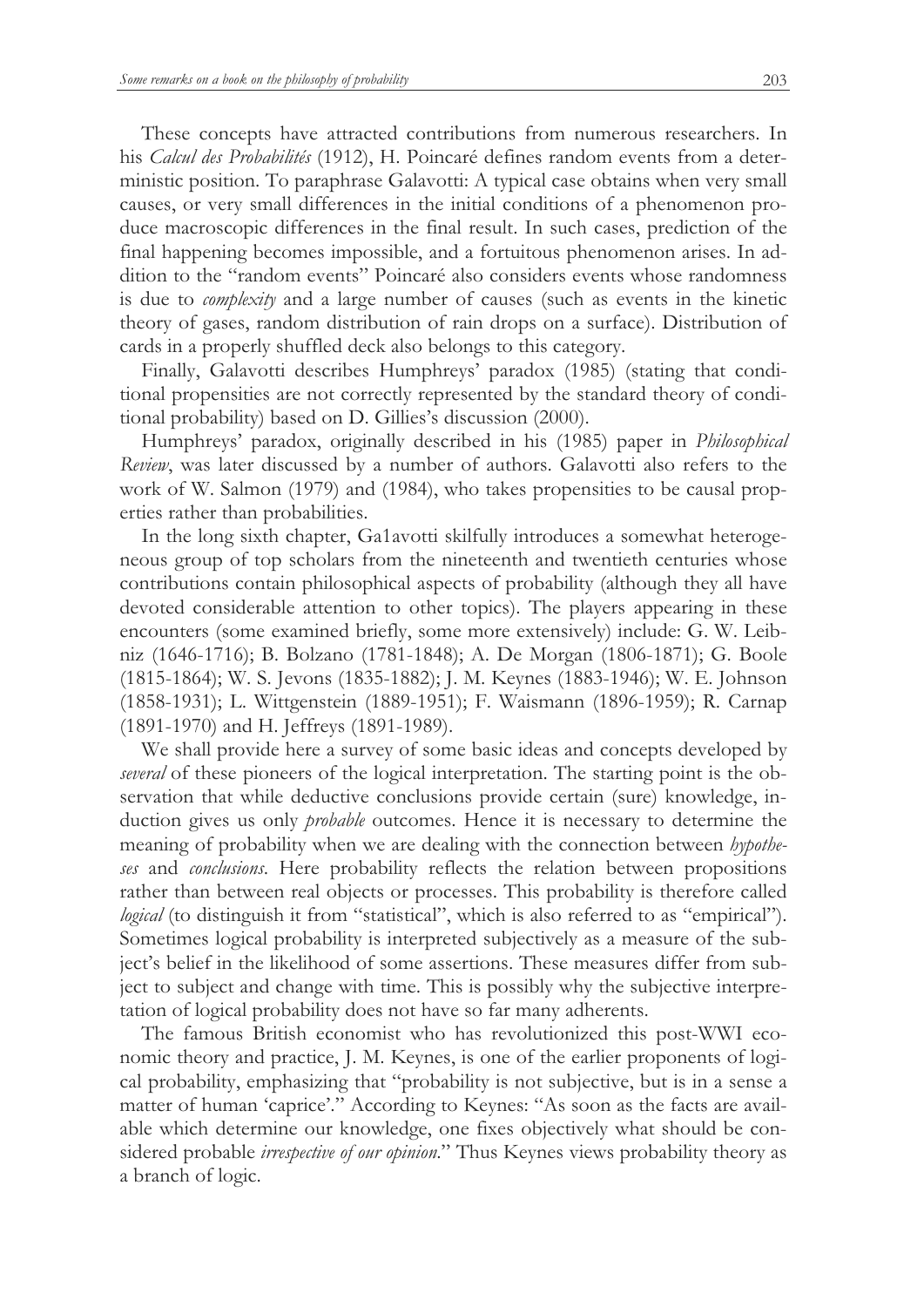An unresolved problem (even at present) is how one should numerically assess logical probability. Many experts are of the opinion that when using logical probability one should employ only comparative estimates, i.e. assess probability using only notions such as larger, smaller, or equal.

R. Carnap (one of the most influential philosophers of the twentieth century) and his disciples require a numerical assessment of probabilistic assertions. In his *Logical Foundations of Probability* (1962), Carnap tried to construct a logical theory of confirmation. According to him, "[d]eductive logic may be regarded as the theory of the relation of logical consequence, and inductive logic as the theory of another concept that is likewise objective and logical, viz., ... *degree of confirmation*" (Carnap 1950, 1962). Confirmation, he argued, can be a logical relation if it is considered to be a quantitative generalization of the logical (or deductive) notion of entailment.

Some profound comments of Carnap's degree of confirmation are given by K. R. Popper in publications during the last forty years (1963, 1965, 1969, 1972, 1989, 1994, 2002).

Those who adhere to the frequency concept of probability (e.g. H. Reichenbach) attempt to incorporate the logical probability into the frequency framework. Inductive probability, however, can be also assigned to individual events that do not possess frequency and hence from the point of view of the frequency approach do not possess probabilistic logical relation (which is valid between two propositions). As von Mises, Keynes does not believe that all probabilities have a numerical value.

To get numerical probabilities Keynes advances the *Principle of Indifference* (also known as the *Principle of Non-sufficient Reason*). It states that if there is no *known* reason for predicating of a subject, one rather than another, of several alternatives, then relatively to such knowledge the assertions of each of these alternatives have an equal probability. This principle leads to "grave contradictions" which are discussed by Keynes (who makes a suggestion on how to construct a modified principle of indifference). Von Mises in the (1928) edition of *Probability, Statistics and Truth* observes that Keynes makes *every* effort "to avoid the dangerous consequences of the subjective theory."

At present there seem to be three basic approaches to the logical (inductive) probability:

1) The first involves an axiomatic description of the properties of logical probability. However, any system of axioms may admit various interpretations and we should, naturally, apply an inductive interpretation of the axiom system. These axioms reflect the formal properties of logical probability - which are common to many other objects - thus the specifics of logical probability are not revealed here.

2) The second approach - called semantic - is based on the analogy between deduction and induction. As already mentioned, in a deductive approach the result *necessarily* follows from the assumptions; in inductive arguments we can view it only as a probabilistic conclusion. Hence the logical probability is a degree of confirmation of one assertion by means of the other. This approach was developed by R. Carnap in *Logical Foundations of Probability* (1950, 1962). Here the basic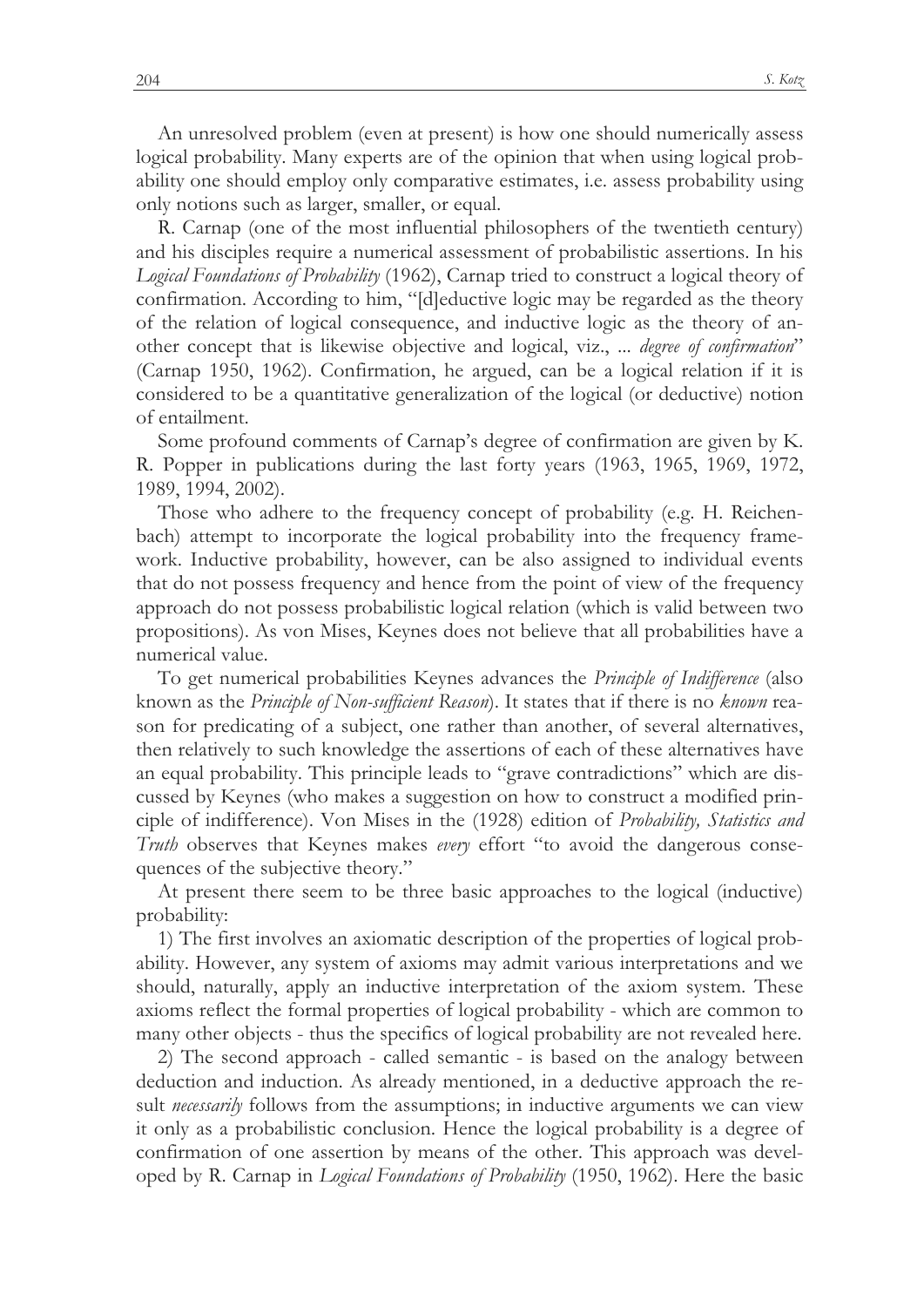concept is the *confirmation degree* to which a metrical value is assigned. However, the approach seems to be inapplicable to physics and some other sciences where the notion of probability is quite important.

3) The third approach, alluded to above, is the frequency interpretation of logical probability (Reichenbach 1949). Here the logical interpretation appears as a particular case in the frequency definitions.

Before proceeding to the final Chapter 7 on "The Subjective Interpretation", which is one of the fields of Galavotti's expertise, she discusses the legendary Harold Jeffreys' (1891-1989) contributions, classifying him to be between "logicism and subjectivism". Jeffreys was a remarkable scholar who during his long productive life spent 75 years at Cambridge, being a pioneer in geophysics. He also contributed substantially to seismology and meteorology. Regrettably, the interaction between H. Jeffreys and R. A. Fisher is barely mentioned and the collaboration between him and the young mathematician Dorothy Wrinch is somewhat underplayed in the book. Jeffreys' *Theory of Probability* (1939; 1948; 1961; and 1963) is a masterpiece and a landmark achievement that was perhaps not sufficiently appreciated by his contemporaries. He defines probability in a pure logical way; where it comes *before* the notions of objectivity, reality, and external world.<sup>3</sup> He emphasizes that probability is *the* most fundamental and general guiding principle of the whole science.

It should be pointed out that the Cambridge scholars J. M. Keynes and H. Jeffreys have referred to probability as a "degree of *rational belief*". This approach led von Mises and some other scholars to suppose that they were subjectivists. (The adjective "rational" did not sufficiently counter the subjective meaning of "belief').

The last Chapter 7 - which, in my opinion, can be compared to Maria Callas singing Carmen - provides a skilful exposition of the subtle, not always intuitive, subjective approaches that by now are becoming the dominant interpretations of probability theory.

The author discusses in some detail the contributions of: W. F. Donkin (1814- 1869); É. Borel (1871-1956); F. P. Ramsey (and the connection between him and Keynes and Wittgenstein); B. de Finetti (1906-1985) (who is unquestionably the central player); Richard Jeffrey (1926-2002); and Patrick Suppes (1922-). These highly talented, profound philosophers and mathematicians belong to the élite of modern philosophy of probability. Taken together they are, no doubt, larger than life. It is of course impossible here to dwell on each scholar individually. However, I will briefly discuss these seven personalities and their contributions to the foundations of probability theory.

William Donkin - a gifted astronomer and mathematician, and an expert on Greek music - seems to be the one who, in addition to influencing F. P. Ramsey, addresses the issue of *belief conditioning* in a modern way, anticipating R. Jeffrey's contributions some one hundred years later.

 $\overline{a}$ 

<sup>3</sup> On Jeffreys see A. Zellner, "Is Jeffreys a 'Necessarist'?", *The American Statistician*, 36 (1982), pp. 28-30.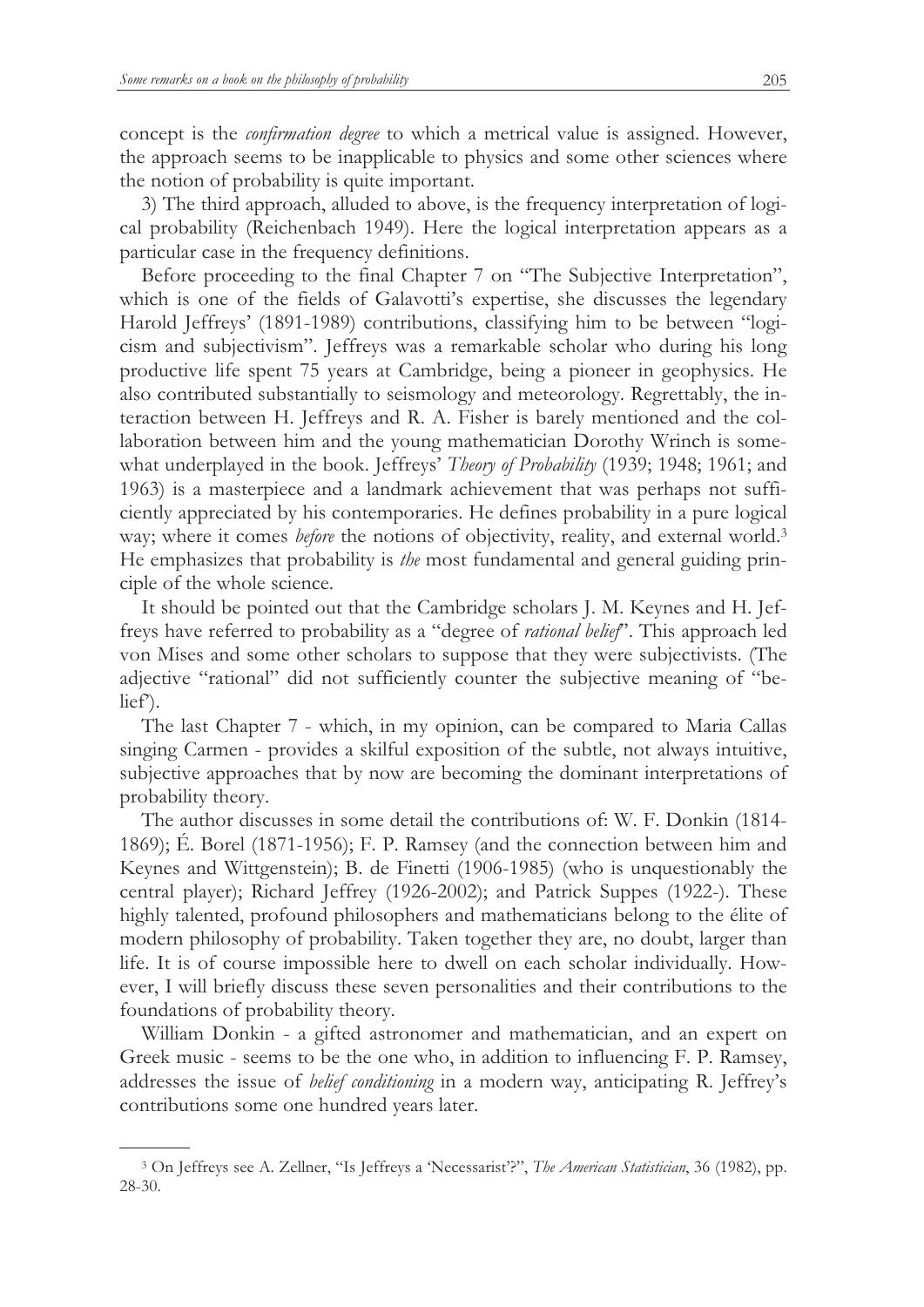Émile Borel was a leading mathematician of the 20th century who gave a substantial contribution to Analysis and Probability. Galavotti first discusses Borel's review of Keynes' *Treatise on Probability* (1921) that appeared in 1924. Borel objects to Keynes' concentration on probabilities of judgments and his overlooking of applications of probabilities to sciences. Borel emphasizes that probability has a different value in sciences and everyday life. He states that due to the theory of probability modern physics can now explain "the ... properties of energy and matter, ... biologists succeed in penetrating the ... laws of heredity, permitting agriculturists to improve the stock of their animals and plants." Typically the meaning of probability within science is more objective since here the assessment is grounded on substantial information. Borel calls them *objective probabilities,* to be distinguished from subjective ones, which can have effectively different values for different individuals. This brings Borel to the camp of subjective probabilists, following the route charted by Ramsey and de Finetti. (De Finetti (1939) provides assessment and criticism of Borel's conception).

Next we are treated to a discussion of F. P. Ramsey's brilliant contributions to probability during his short life of 26 years (he passed away a month before his twenty-seventh birthday). Ramsey - a tall, portly, and cheerful person - became a lecturer in Mathematics at Cambridge in 1924, at age twenty. He vigorously interacted with his contemporaries Keynes, Russell and Wittgenstein (translating into English Wittgenstein's *Tractatus*). He was a member of the famous discussion group at Cambridge known as the "Apostles", and read to them seven papers (during 1921-25). The lunches at which Ramsey, P. Sraffa, and Wittgenstein discussed probability remain a piece of Cambridge folklore.

For Ramsey, probability is a degree of belief and the theory of probability is a logic of partial belief. He has shown that the laws of probability are necessarily true for any consistent set of degrees of belief. The link between probability and degrees of belief provided by *coherence* is indeed the cornerstone of subjective probability. Nevertheless, Ramsey is careful to note that: "The degree of belief in *p* given *q* is not the same as the degree to which [a subject] would believe *p*, if he believed *q* for certain; for knowledge of *q* might for psychological reasons profoundly alter his whole system of beliefs" (1926, 1931).

Ramsey's theory is in open contrast with that of Keynes. He refuses to attach a definite meaning to the logical relations which constitute the basis of Keynes' approach. But the relationship between degrees of belief and frequency is an open problem from Ramsey's perspective.

Ramsey devotes substantial attention to the concept of chance. He maintains that the definition of chance involves reference to scientific theory and criticizes frequency-based views of chance such as those advocated by the well-known physicist Norman R. Campbell in 1920. For Ramsey chances are degrees of belief within a certain system of beliefs; not those of any particular person, but in a simplified system that consists of natural laws that in this system are believed to be for certain (sure), although people are not really quite certain of them. The chance must be referred to a system containing laws. He accepts the notion of an objective chance. Chances can be said to be objective "in that everyone agrees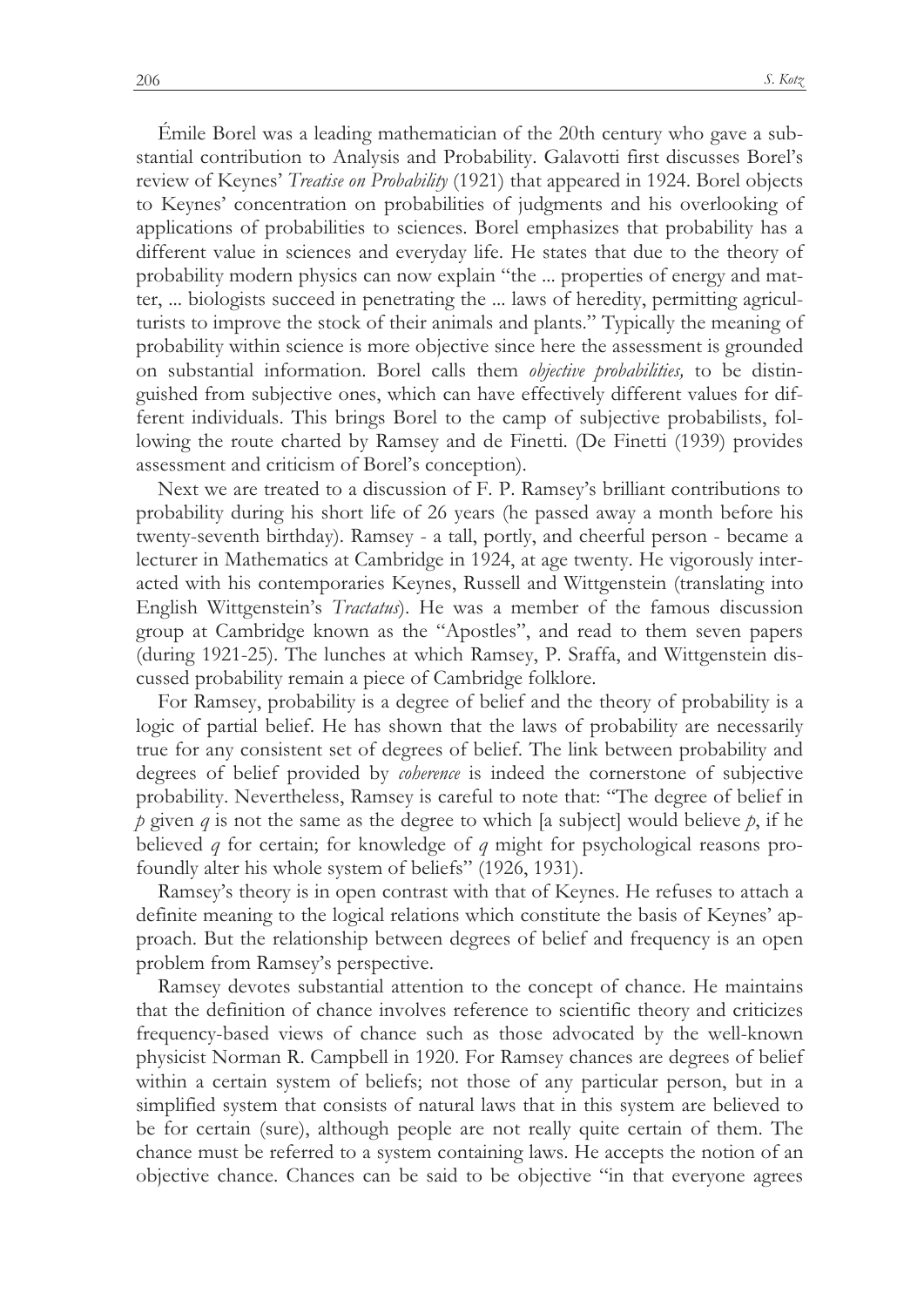about them as opposed to, for example, odds on horses." Ramsey's essay *Truth and Probability* (1926, 1931) represents the culmination of a mental process and extensive reading. His idea that within the framework of subjective probability one can accept an objective physical probability goes against B. de Finetti's subjectivism.

Section 7.3 deals with Bruno de Finetti and exchangeability. It is based on two (relatively) recent papers written by Galavotti about "the Master" (who was also an innovator in education and training of mathematics teachers): the first bearing the title "Anti-realism in the Philosophy of Probability: Bruno de Finetti's Subjectivism<sup>4</sup> and the second "Subjectivism, Objectivisim and Objectivity in Bruno de Finetti's Bayesianism".<sup>5</sup> The present author recommends that at least the second paper cited above be consulted to obtain a more comprehensive picture of de Finetti's "radical probabilism".

De Finetti's passion for mathematics during all his academic life is vividly reflected in a letter to his mother after he had switched from Engineering to Mathematics, written in 1925 in Milan when he was nineteen years old: "Mathematics ... is a lively and vital creature, I love it and I wish to devote my life to it". A few years later he writes: "Every word, every formula in the work I have done is blood of my blood, is the fruit of strong-willed inebriation and deep and creative pain" (cited by C. Rossi (2001) from the Fulvia de Finetti's paper  $(2000)$ ).

According to de Finetti probability simply "means degree of belief (as actually held by someone on the ground of his/her whole knowledge)." His theory of probability is by now well known and accepted by numerous statisticians, computer experts, and engineers. He started his preaching in the early thirties of the twentieth century in Italian and received worldwide attention in the mid fifties only after being "discovered" by L. J. Savage and D. V. Lindley. His two-volume book in English on *Theory of Probability*, published in 1975, resulted in wide acceptance of his ideas amongst Anglo-American probabilists and statisticians<sup>6</sup>. At present we are witnessing a cult of de Finetti's personality that is being sustained, in part, by the well-organized and informative Valencia meetings on Bayesian Statistics every few years and the recent celebration of the 100<sup>th</sup> anniversary of his birth.

Section 7.4 "Some Recent Trends" discusses the contributions of R. Jeffrey (1926-2002) and Patrick Suppes (1922- ) who, at the time of this writing, is very much active in his research. Galavotti has enjoyed close scientific relations with R. Jeffrey (to whose memory the book is dedicated). This is reflected in her very lucid (and sympathetic) portrait and assessment of his influence and contributions. R. Jeffrey - while being in tune with de Finetti's subjectivism - tried to extend it to the objective probability. In this connection, he disagreed with the

 $\overline{a}$ 

<sup>4</sup> In *Erkenntnis*, 31 (1989), pp. 239-261.

<sup>5</sup> In *Foundation of Bayesianism*, ed. by D. Corfield and J. Williamson, Dordrecht and Boston: Kluwer, 2001, pp.161-174.

<sup>6</sup> The books are translations of the Italian original version (first published in 1970), ably rendered in English by A. Machi (Rome) and A. Smith (Oxford), with a Foreword by D. V. Lindley.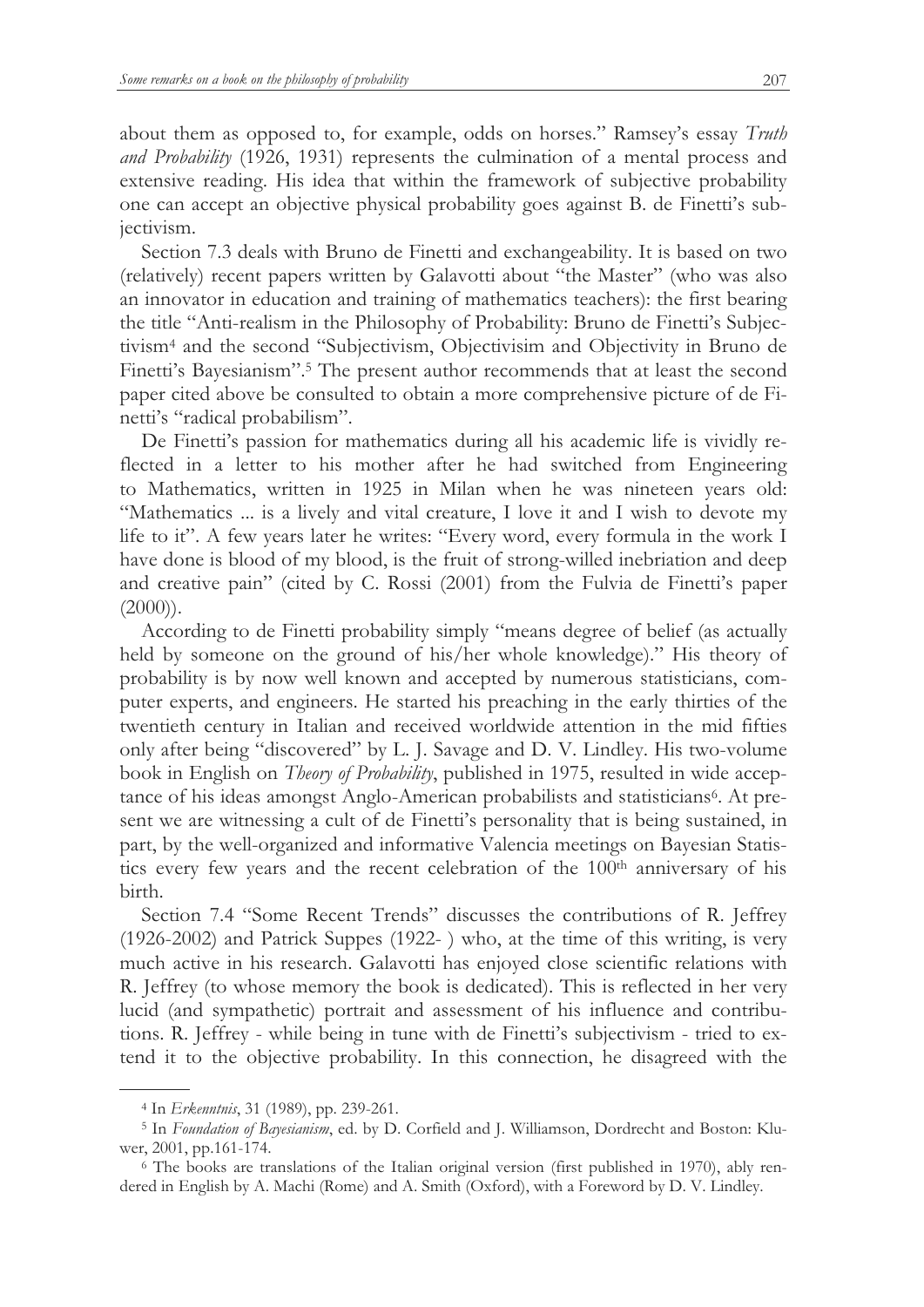"radicalism" of de Finetti who rejected such basic notions as chance, objective probability, and randomness, making room for a "non-frequentist objectivism"<sup>7</sup> .

Patrick Suppes' disagreements with de Finetti concerning objective probability that led to Suppes' pluralistic perspective are being analyzed. However, Galavotti does not discuss upper and lower probabilities, introduced by Suppes and Zanotti (1996). The author also does not mention the Dempster-Shafer theory of belief functions (in probabilistic combination of evidence) that is a generalization of the Bayesian theory. Originally, the upper and lower probabilities were discussed by A. P. Dempster as early as 1967.

The advantage of the Dempster-Shafer theory is that it can describe in a natural manner the state of total ignorance. In this connection G. Shafer's thoughtful paper (1993) is also relevant, as is F. Hampel's recent paper in German, "On the Discussion of Fundamental Principles in Statistics". In his paper Hampel introduces "programmatic" Bayesians such as G. E. P. Box who are content with just approximations. He also mentions works of the extremely productive I. J. Good<sup>8</sup> who includes upper and lower probabilities but continues to call himself a Bayesian. Hampel introduces the concepts of a "successful bet" - an extension of the fair bets - (for which the expected value of "my win" is  $\geq$  0). This allows a continuous transition from total ignorance to asymptotically complete knowledge of the underlying prior probability distribution.

The short "Closing Remarks" provide a compact summary of the numerous "seemingly irreconcilable perspectives" successfully described in this book. No doubt these remarks will increase our appreciation of the leading players and awesome and overwhelming subject matter (so closely associated with both science and everyday life).

*The George Washington University* SAMUEL KOTZ *School of Engineering and Applied Sciences* 

 $\overline{a}$ 

## ACKNOWLEDGEMENTS

Thanks to Dr. Jane Harvill and Ms. Jutta Raithel, The Catholic University of America, for their valuable assistance.

## **REFERENCES**

<sup>L</sup>. DASTON (1988), *Classical Probability in the Enlightenment*, Princeton, Princeton University Press.

<sup>D</sup>. GILLIES (2000), *Philosophical Theories of Probability*, London-New York, Routledge.

<sup>7</sup> Galavotti also mentions briefly D. Lewis' "A Subjectivist's Guide to Objective Chance" and his postulate of "Principal Principle" that provoked a debate in the literature, spearheaded by Colin Howson, with several papers published in the last twenty years in the *British Journal for the Philosophy of Science*.

<sup>&</sup>lt;sup>8</sup> At present of Virginia Polytechnic, celebrating his 90<sup>th</sup> birthday.